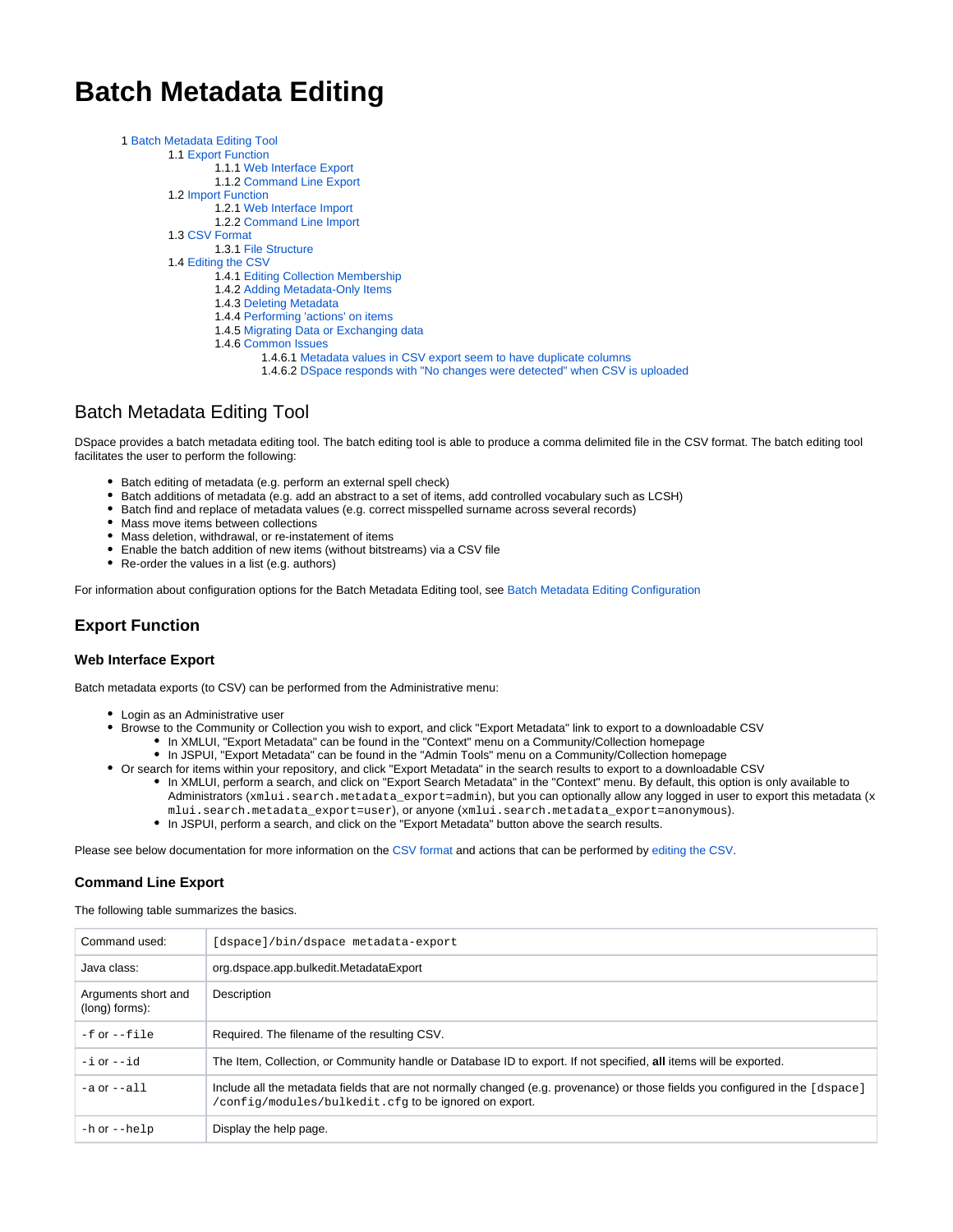To run the batch editing exporter, at the command line:

[dspace]/bin/dspace metadata-export -f name\_of\_file.csv -i 1023/24

#### Example:

```
[dspace]/bin/dspace metadata-export -f /batch_export/col_14.csv -i /1989.1/24
```
In the above example we have requested that a collection, assigned handle '1989.1/24' export the entire collection to the file 'col\_14.csv' found in the '/batc h\_export' directory.

Please see below documentation for more information on the [CSV format](#page-2-0) and actions that can be performed by [editing the CSV](#page-2-2).

# <span id="page-1-0"></span>**Import Function**

#### **Importing large CSV files** Λ

It is not recommended to import CSV files of more than 1,000 lines (i.e. 1,000 items). When importing files larger than this, it may be difficult for an Administrator to accurately verify the changes that the import tool states it will make. In addition, depending on the memory available to the DSpace site, large files may cause 'Out Of Memory' errors part way through the import process.

## <span id="page-1-1"></span>**Web Interface Import**

Batch metadata imports (from CSV) can be performed from the Administrative menu:

- First, complete all [editing of the CSV](#page-2-2) and save your changes
- Login as an Administrative User
- Click "Import Metadata" and select the CSV file
	- In XMLUI, "Import Metadata" can be found under the "Administrative" menu on any page
	- In JSPUI, "Import Metadata" can be found under the "Administer" menu (under your user account dropdown). On the Adminstration Tools page, select "Import Metadata" from the "Content" dropdown
- After uploading the CSV, you will be presented with a summary of all changes that will be performed in the system. You can review these changes and choose whether to apply them or cancel.

#### <span id="page-1-2"></span>**Command Line Import**

The following table summarizes the basics.

| Command used:                     | [dspace]/bin/dspace metadata-import                                                                  |
|-----------------------------------|------------------------------------------------------------------------------------------------------|
| Java class:                       | org.dspace.app.bulkedit.MetadataImport                                                               |
| Arguments short and (long) forms: | Description                                                                                          |
| $-f$ or $-file$                   | Required. The filename of the CSV file to load.                                                      |
| $-s$ or $-silent$                 | Silent mode. The import function does not prompt you to make sure you wish to make the changes.      |
| $-e$ or $ -e$ mail                | The email address of the user. This is only required when adding new items.                          |
| -w or --workflow                  | When adding new items, the program will queue the items up to use the Collection Workflow processes. |
| $-$ n O $r$ $-$ notify            | when adding new items using a workflow, send notification emails.                                    |
| $-t$ or $-t$ emplate              | When adding new items, use the Collection template, if it exists.                                    |
| $-h$ or $-help$                   | Display the brief help page.                                                                         |

Silent Mode should be used carefully. It is possible (and probable) that you can overlay the wrong data and cause irreparable damage to the database.

To run the batch importer, at the command line:

[dspace]/bin/dspace metadata-import -f name\_of\_file.csv

#### Example

[dspace]/bin/dspace metadata-import -f /dImport/col\_14.csv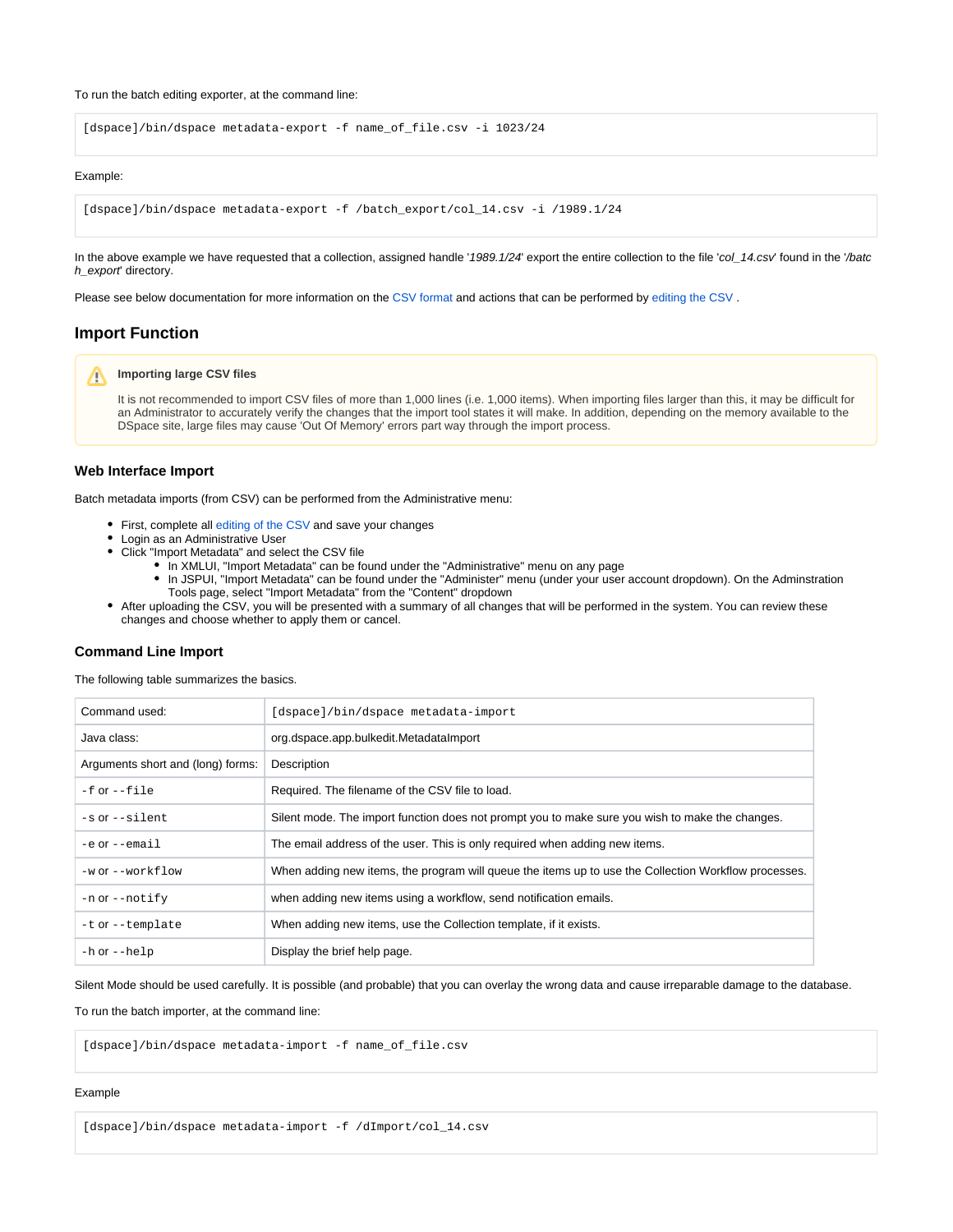If you are wishing to upload new metadata **without** bitstreams, at the command line:

```
[dspace]/bin/dspace metadata-import -f /dImport/new_file.csv -e joe@user.com -w -n -t
```
In the above example we threw in all the arguments. This would add the metadata and engage the workflow, notification, and templates to all be applied to the items that are being added.

# <span id="page-2-0"></span>**CSV Format**

The CSV (comma separated values) files that this tool can import and export abide by the [RFC4180](http://www.ietf.org/rfc/rfc4180.txt) CSV format. This means that new lines, and embedded commas can be included by wrapping elements in double quotes. Double quotes can be included by using two double quotes. The code does all this for you, and any good csv editor such as Excel or OpenOffice will comply with this convention.

All CSV files are also in UTF-8 encoding in order to support all languages.

#### <span id="page-2-1"></span>**File Structure**

The first row of the CSV must define the metadata values that the rest of the CSV represents. **The first column must always be "id" which refers to the item's internal database ID**. All other columns are optional. The other columns contain the dublin core metadata fields that the data is to reside.

A typical heading row looks like:

id,collection,dc.title,dc.contributor,dc.date.issued,etc,etc,etc.

Subsequent rows in the csv file relate to items. A typical row might look like:

```
350,2292,Item title,"Smith, John",2008
```
If you want to store multiple values for a given metadata element, they can be separated with the double-pipe '||' (or another character that you defined in your modules/bulkedit.cfg file). For example:

```
Horses||Dogs||Cats
```
Elements are stored in the database in the order that they appear in the CSV file. You can use this to order elements where order may matter, such as authors, or controlled vocabulary such as Library of Congress Subject Headings.

# <span id="page-2-2"></span>**Editing the CSV**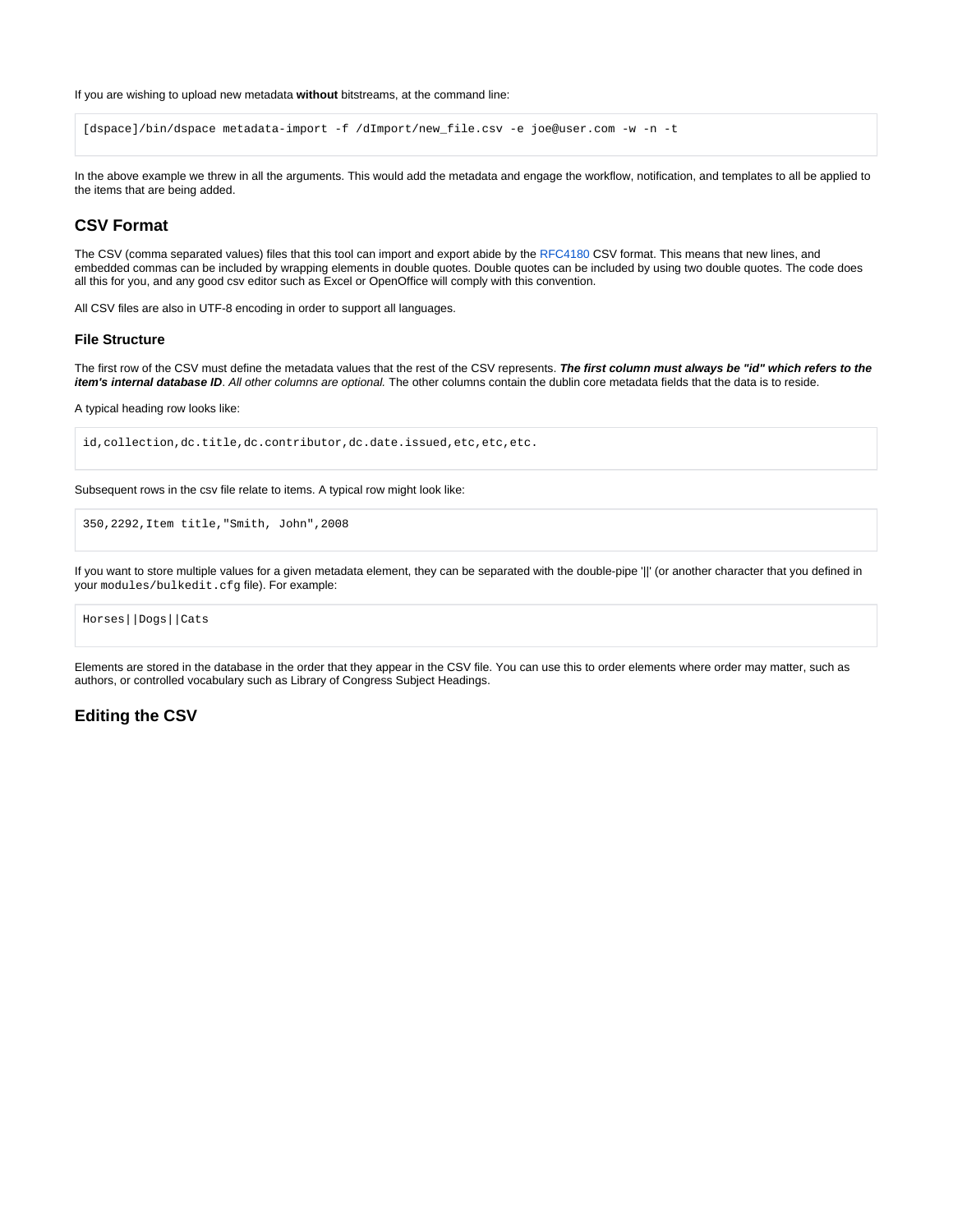#### Λ **If you are editing with Microsoft Excel, be sure to open the CSV in Unicode/UTF-8 encoding**

By default, Microsoft Excel may not correctly open the CSV in Unicode/UTF-8 encoding. This means that special characters may be improperly displayed and also can be "corrupted" during re-import of the CSV.

You need to tell Excel this CSV is Unicode, by importing it as follows. (Please note these instructions are valid for MS Office 2007 and 2013. Other Office versions may vary)

- First, open Excel (with an empty sheet/workbook open)
- Select "Data" tab
- $\bullet$ Click "From Text" button (in the "External Data" section)
- Select your CSV file
- Wizard Step 1
	- Choose "Delimited" option
	- Start import at row: 1
	- In the "File origin" selectbox, select "65001 : Unicode (UTF-8)"
	- NOTE: these encoding options are sorted alphabetically, so "Unicode (UTF-8)" appears near the bottom of the list. Click Next
- Wizard Step 2
	- Select "Comma" as the only delimiter
	- Click Next
- Wizard Step 3
	- Select "Text" as the "Column data format" (Unfortunately, this must be done for each column individually in Excel)
		- At a minimum, you MUST ensure all date columns (e.g. dc.date.issued) are treated as "Text" so that Excel doesn't autoconvert DSpace's YYYY-MM-DD format into MM/DD/YYYY
		- To avoid such autoconversion, it is safest to ensure each column is treated as "Text". Unfortunately, this means selecting each column one-by-one and choosing "Text" as the "Column data format".
	- Click Finish
- Choose whether to open CSV in the existing sheet or a new one

## **Tips to Simplify the Editing Process**

When editing a CSV, here's a couple of basic tips to keep in mind:

- 1. The "id" column MUST remain intact. This column also must always have a value in it.
- 2. To simplify the CSV, you can simply remove any columns you do NOT wish to edit (except for "id" column, see #1). Don't worry, removing the entire column won't delete metadata (see #3)
- 3. When importing a CSV file, the importer will overlay the metadata onto what is already in the repository to determine the differences. It only acts on the contents of the CSV file, rather than on the complete item metadata. This means that the CSV file that is exported can be manipulated quite substantially before being re-imported. Rows (items) or Columns (metadata elements) can be removed and will be ignored.
	- a. For example, if you only want to edit "dc.subject", you can remove ALL columns EXCEPT for "id" and "dc.subject" so that you can just manipulate the "dc.subject" field. On import, DSpace will see that you've only included the "dc.subject" field in your CSV and therefore will only update the "dc.subject" metadata field for any items listed in that CSV.
- 4. Because removing an entire column does NOT delete metadata value(s), if you actually wish to delete a metadata value you should leave the column intact, and simply clear out the appropriate row's value (in that column).

#### <span id="page-3-0"></span>**Editing Collection Membership**

Items can be moved between collections by editing the collection handles in the 'collection' column. Multiple collections can be included. The first collection is the 'owning collection'. The owning collection is the primary collection that the item appears in. Subsequent collections (separated by the field separator) are treated as mapped collections. These are the same as using the map item functionality in the DSpace user interface. To move items between collections, or to edit which other collections they are mapped to, change the data in the collection column.

#### <span id="page-3-1"></span>**Adding Metadata-Only Items**

New metadata-only items can be added to DSpace using the batch metadata importer. To do this, enter a plus sign '+' in the first 'id' column. The importer will then treat this as a new item. If you are using the command line importer, you will need to use the -e flag to specify the user email address or id of the user that is registered as submitting the items.

#### <span id="page-3-2"></span>**Deleting Metadata**

It is possible to perform metadata deletes across the board of certain metadata fields from an exported file. For example, let's say you have used keywords (dc.subject) that need to be removed en masse. You would leave the column (dc.subject) intact, but remove the data in the corresponding rows.

#### <span id="page-3-3"></span>**Performing 'actions' on items**

It is possible to perform certain 'actions' on items. This is achieved by adding an 'action' column to the CSV file (after the id, and collection columns). There are three possible actions: